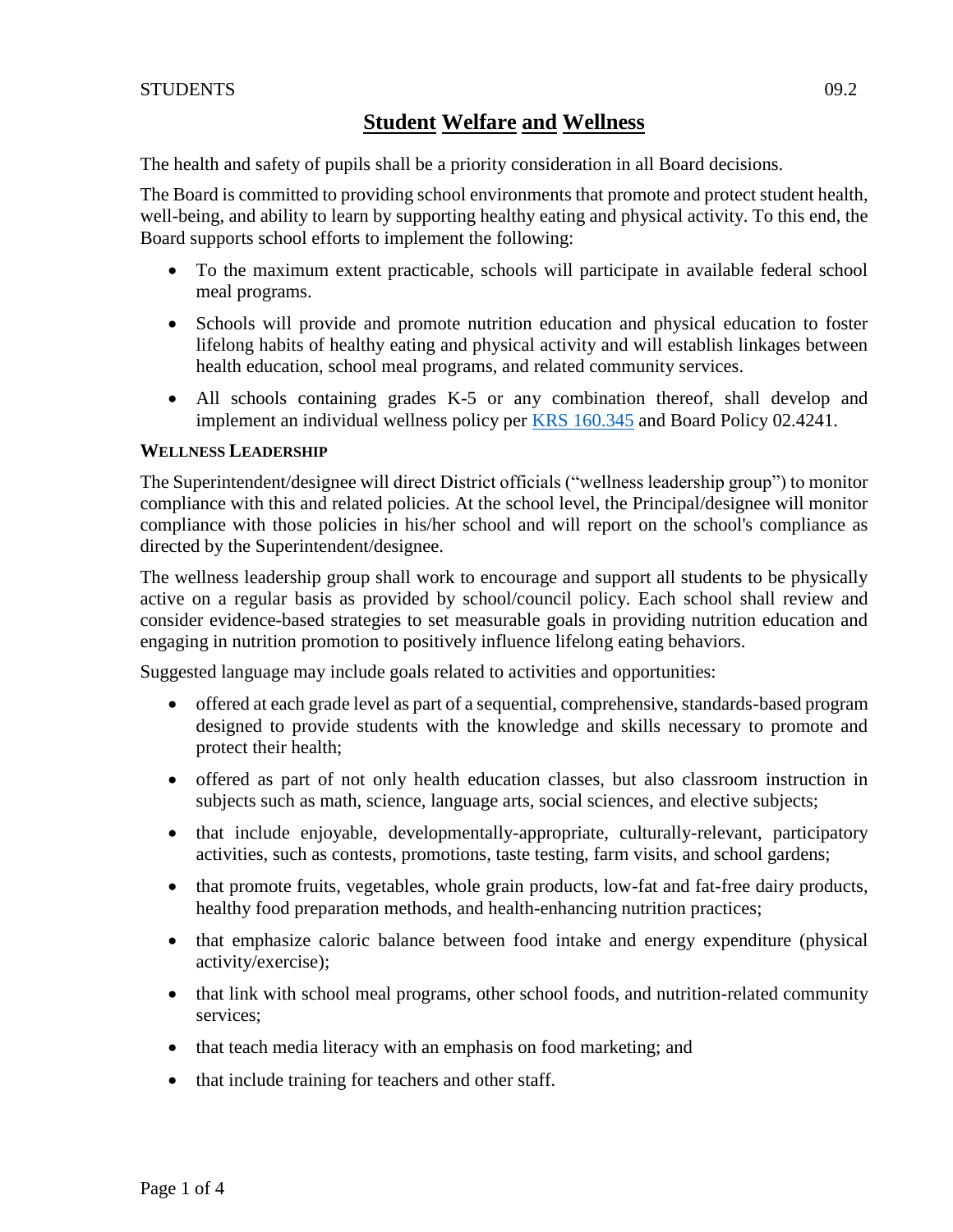#### **PHYSICAL ACTIVITY AND PHYSICAL EDUCATION**

- Each school council of a school containing grades K-5 or any combination thereof, or if there is no school council, the Principal, shall develop and implement a wellness policy that includes moderate to vigorous physical activity each day and encourages healthy choices among students consistent with **KRS** 160.345 and Board Policy 02.4241.
- The policy may permit physical activity to be considered part of the instructional day, (not to exceed thirty (30) minutes/day or 150 minutes/week) and also in compliance with the school calendar regulation, [702 KAR 007:140](http://policy.ksba.org/documentmanager.aspx?requestarticle=/kar/702/007/140.htm&requesttype=kar) and Board Policy 08.1346.

#### **DISTRICT WELLNESS PLAN/PUBLIC AND STAFF INPUT**

The District shall actively seek to engage students, parents, physical and/or health education teachers, school food service professionals, school health professionals, school board members, school administrators, and other interested community members in developing, implementing, monitoring, and reviewing this Policy and in providing input on the District Wellness Plan.

#### **DISTRICT WELLNESS PLAN/PUBLIC AND STAFF INPUT (CONTINUED)**

The District shall permit community participation in the student wellness process by:

- Making a nutrition and physical activity report to be prepared by the School Nutrition Director available to the public on the District website no later than sixty (60) days prior to the public forum covered in [KRS 158.156.](http://policy.ksba.org/DocumentManager.aspx?requestarticle=/KRS/158-00/156.pdf&requesttype=krs) [\(702 KAR 006:090\)](http://policy.ksba.org/documentmanager.aspx?requestarticle=/kar/702/006/090.htm&requesttype=kar)
- Discussing the findings of the nutrition report and physical activity report and seeking public comments during a publicly advertised special Board meeting or at the next regularly scheduled Board meeting following the release of the nutrition and physical activity reports.
- Holding an advertised public forum by January 31 of each year, to present a plan to improve the school nutrition and physical activities in the District in accordance wit[h KRS](http://policy.ksba.org/DocumentManager.aspx?requestarticle=/KRS/158-00/856.pdf&requesttype=krs)  [158.856.](http://policy.ksba.org/DocumentManager.aspx?requestarticle=/KRS/158-00/856.pdf&requesttype=krs)

The Superintendent shall submit the wellness plan that includes a summary of the findings and recommendations of the nutrition and physical activity report as required by May 1 of each year to the Kentucky Department of Education (KDE).

The Wellness Plan submitted to KDE shall include within the findings and recommendations the following:

- 1. Extent to which the District is in compliance with this Policy;
- 2. A comparison of how the District measures up to model wellness policies provided by recognized state and national authorities; and
- 3. A description of the measurable progress made towards reaching goals of the District wellness policy and addressing any gaps identified in the wellness report for the previous year.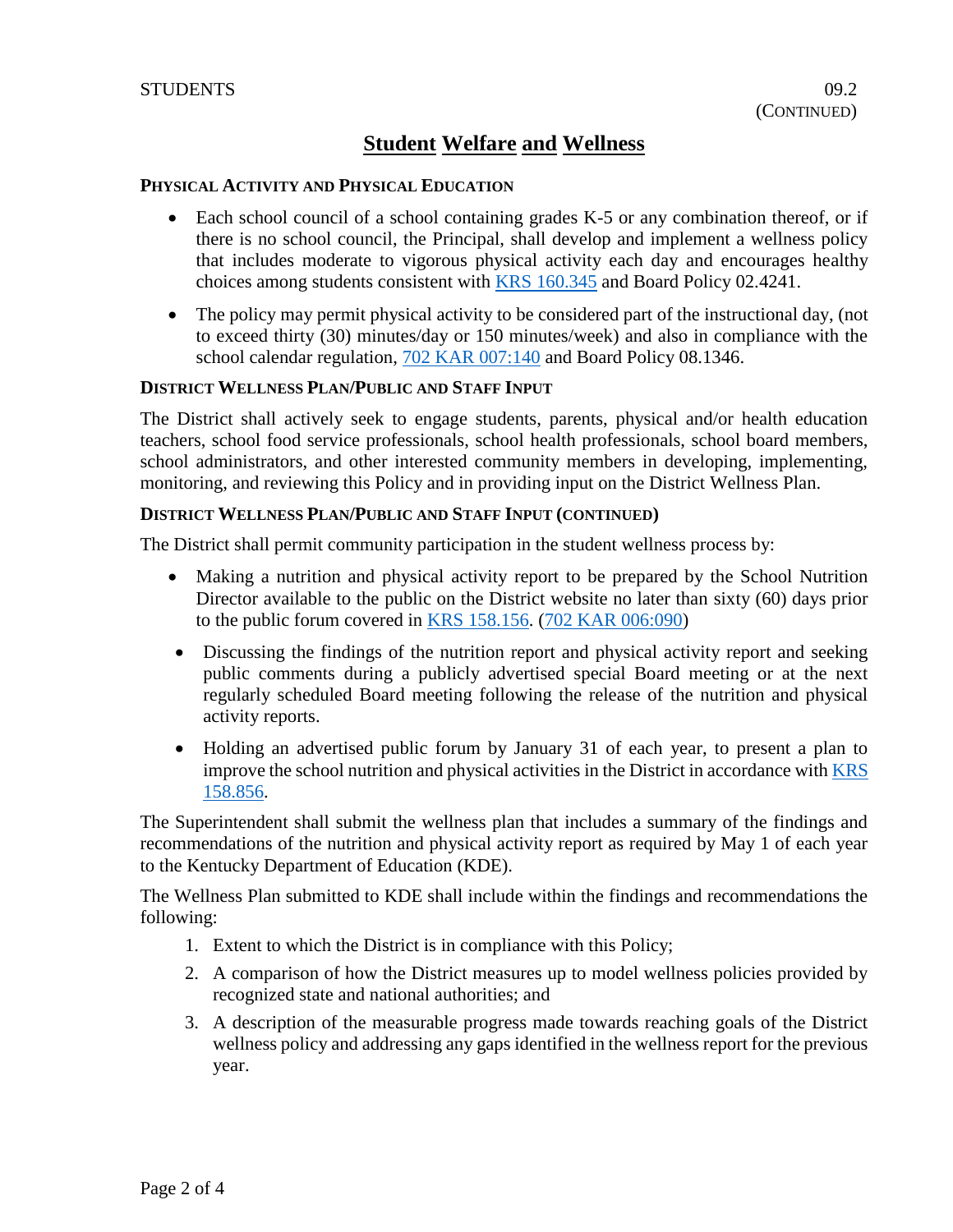#### **RECORDKEEPING**

The District and each school in the District shall maintain the following records:

- A copy of the written wellness policy or plan;
- Documentation on how the policy and assessments are made available to the public;
- The most recent assessment of implementation of the policy;
- Documentation of efforts to review and update the policy, including who was involved in the process and how stakeholders were made aware of their ability to participate; and
- Documentation demonstrating compliance with annual public notification requirements and annual reporting to the KDE.

#### **STANDARDS AND NUTRITION GUIDELINES FOR ALL FOODS AND BEVERAGES**

Foods and beverages sold during the school day shall be done in accordance with state and federal regulations and Board Policies 07.111 and 07.12.

#### **STANDARDS FOR ALL FOODS AND BEVERAGES SOLD TO STUDENTS**

Foods and beverages sold or served at school shall be consistent with the state and federal regulations for school meal nutrition standards. Nutrition guidelines for all foods and beverages served or sold on campus shall be maintained by the Superintendent/designee and made available upon request. The Superintendent shall designate an individual or individuals to monitor compliance of beverages and food sold ala carte with state and federal nutrition requirements.

Qualified child nutrition professionals will provide students with access to a variety of affordable, nutritious, and appealing foods that meet the health and nutrition needs of students; will accommodate the religious, ethnic, and cultural diversity of the student body in meal planning; and will provide clean, safe, and pleasant settings and adequate time for students to eat.

#### **STANDARDS FOR ALL FOODS AND BEVERAGES PROVIDED BUT NOT SOLD TO STUDENTS**

- When possible, rewards given to students shall be other than food/beverage items. When food/beverage items are used as rewards, such items shall comply with nutritional guidelines set out in [7 C.F.R 210.11](https://www.fns.usda.gov/sites/default/files/7cfr210_09.pdf) and [702 KAR 6:090. KAR 006:090.](http://policy.ksba.org/documentmanager.aspx?requestarticle=/kar/702%20KAR%206:090./006/090.%0dFoods%20and%20beverages.htm&requesttype=kar) [Foods and beverages.](http://policy.ksba.org/documentmanager.aspx?requestarticle=/kar/702%20KAR%206:090./006/090.%0dFoods%20and%20beverages.htm&requesttype=kar)
- Foods and beverages provided in school, but not made available for sale, shall meet standards outlined in the schools' individual wellness plan (if applicable) and will not conflict with District Policy.

#### **FOOD AND BEVERAGE MARKETING**

All marketing on the school campus during the school day shall be of only those foods and beverages that meet the nutrition standards of the Smart Snack in School Nutrition Standards (7 C.F.R 210.11 and [702 KAR 006:090\)](http://policy.ksba.org/documentmanager.aspx?requestarticle=/kar/702/006/090.htm&requesttype=kar).